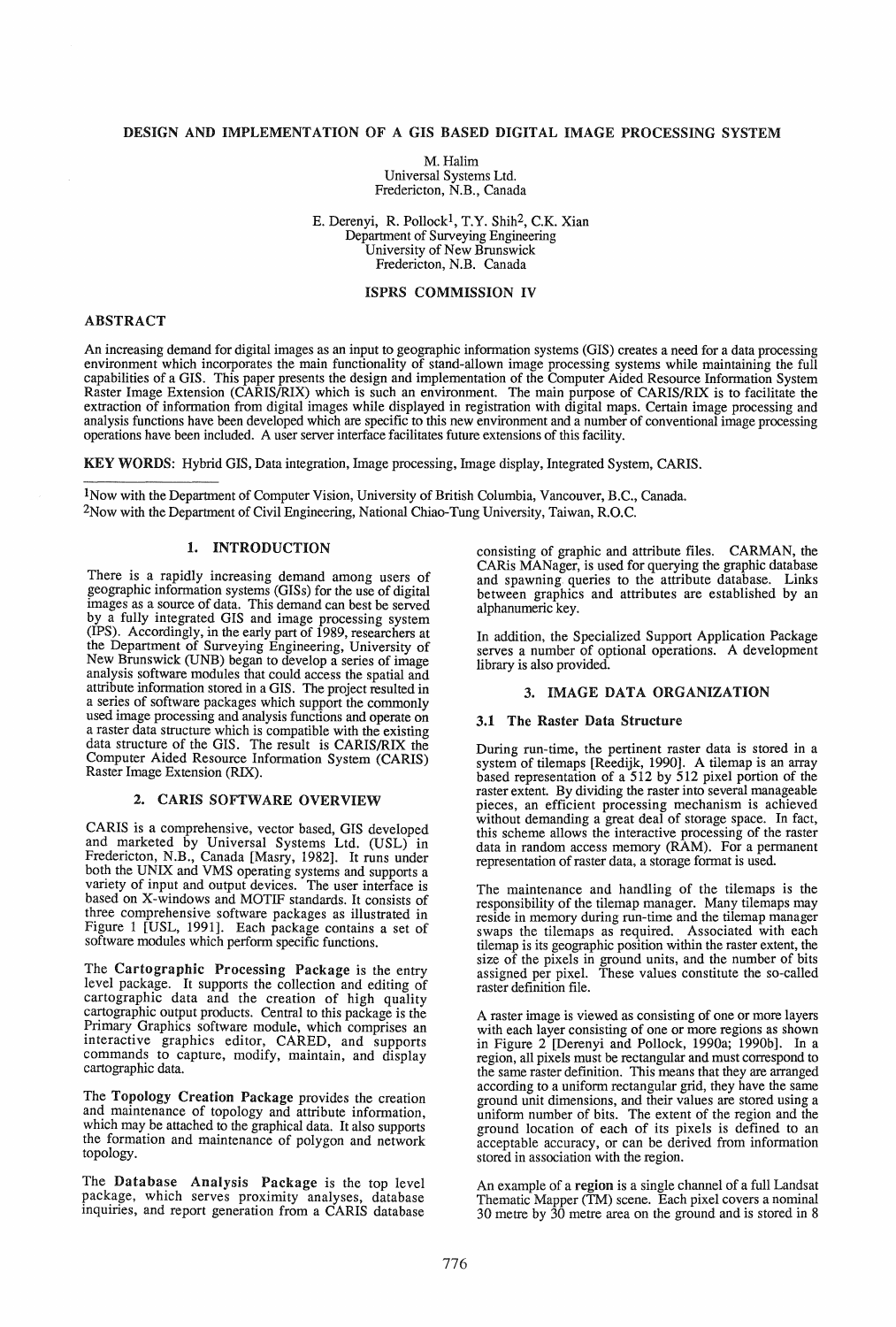bits per pixel. The region is rectangular with an extent of approximately 6100 by 5300 pixels per scene. If the scene has been geometrically corrected and geocoded, the map coordinates of each pixel can be determined by its position in the raster.

An example of a layer is a collection of several regions, where each region belongs to the same channel of a different TM scene, and where each TM scene covers a different area of the ground. In effect, this layer would be a singlechannel mosaic of TM scenes. An example of an image is a collection of such layers, where each layer belongs to a different TM channel.

The image described above could be extended to include an additional layer consisting of, for example, regions derived from SPOT panchromatic data. Note that the raster definitions of the SPOT-derived regions would not be the same as those of the TM-derived regions (the SPOT-derived regions would have 10 metre by 10 metre pixels and their grids might not correspond to a regular subdivision of any of the TM-derived region grids).

The layer of SPOT-derived regions might be extended to include regions consisting of digitized panchromatic aerial photographs where each pixel has a ground dimension of say 1 metre by 1 metre. Regions that belong to the same layer do not have to conform to the same raster definition any more than do regions that belong to different layers. Thus a layer might be composed of data from a variety of sources in order to assemble the most complete ground coverage possible for an area of interest.

Regions may belong to more than one layer of the same image or even to layers belonging to different images. In any case, only one copy of a region is physically stored. Thus, images and layers are constructs that allow different relationships between regions to be defmed.

The descriptive data for regions and layers are stored in tabular form in ASCII files, and the actual image pixel values are stored in separate binary files as unstructured stings of bytes. The region table includes all data needed to impart a structure to the stored image pixel values, as well as the parameters of each regions' raster definition. This implementation allows all of the descriptive data to be read and modified using a text editor.

### 3.2 Image Display Function

In the current implementation, the raster image display function resides in the Cartographic Processing Package. Either a monochromatic or a colour composite display can be created by specifying a single or three image layers. An image layer specified may conceptually be composed of one or many regions, each of which is a physically separate collection of data. The display system is programmed to unify separate regions into a single layer when the display is created.

For any given map display on a window-based display system, the drawing surface (or canvas) represents a certain geographic extent, depending on the scale at which the data is drawn on the screen and the geographic location that the data represents. Furthermore, each pixel in the canvas represents a certain geographic area and location. Thus, the canvas may be thought of as having a raster definition for which the pixel size, raster dimension, and location parameters are set by the display scale and location. When displaying raster-imagery as a backdrop to a digital map, CARIS obtains the canvas raster definition parameters as set by the map display and automatically resamples (by nearest neighbour) the image-region data to that raster definition when transferring the data from disk to RAM (Figure 3). Because of this resampling, the dimensions of the canvas

only influence the spatial resolution of the raster image display, and not the extent of an image-region that can be displayed at anyone time. Also, for each image-region in the display, only the part that intersects the geographic extent of the display is read from disk. When reading a layer that is composed of multiple overlapping regions from disk, CARIS selects one region to be visible in the overlap area. The image display is controlled by the following commands: select layer(s), raster image draw, raster image on, raster image off and dim intensity.

### 4. CARIS RASTER IMAGE EXTENSION

Digital image processing and analysis operations were incorporated at three locations in the CARIS software as shown in Figure 3 [Derenyi, 1991].

#### 4.1 Primary Graphics Raster Image Extension

This enhancement to the Primary Graphics module CARED allows the display of geographically registered images as a backdrop to digital cartographic data. Digitization in the raster image backdrop and interactive cartographic editing can be performed. The full pre-existing functionality of CARED is preserved, so that operators who are already familiar with the system, do not have to relearn any aspects of its operation to use the extension.

A number of real-time image enhancement routines were also implemented in CARED to facilitate the interpretability of images. These include contrast enhancement by histogram equalization, piecewise linear stretch, neighbourhood averaging, bi-directional gradient, and by user specified histogram. Pseudo-colour enhancement and transformation from red/green/blue to intensity/hue/saturation colour space are also available.

## 4.2 Database Analysis Raster Image Extension

This extension is attached to CARMAN. It facilitates the use of geographically registered image data as a source of information in interactive spatial analysis. Current implementation includes the generation of polygon based image statistics, supervised image classification, statistical evaluation of classification results and colour coded display of the classes. The image statistics provided are the mean vector, the variance covariance matrix, and the lower and upper limits of radiance values in each data layer. The statistics are generated for predefined areas represented by zones. A zone is a raster object generated in CARMAN or defined by boundaries stored in a polygon file.

### 4.3 CARIS Raster Image System (CRIS)

The operations described in the previous two subsections are executed in RAM, while a digital map and image appear in registration on the monitor. They are intended for registration on the monitor. applications which require visual interaction by the operator. Many image processing operations are, however, performed on images alone without using any companion cartographic data and without the need for interactive viewing. These are preprocessing tasks which prepare large data sets for the subsequent cartographic mapping and database analyses. Therefore, these operations can conveniently be executed on disk in batch mode and the results transferred to CARED or CARMAN for interactive manipulation. The new software module CRIS serves this need.

Currently available raster image processing functions are: various contrast enhancement routines, including direct histogram specification; spatial filtering, including a number of post-processing options; arithmetic operations performed on any number of layers in the raster image file; application of a user-defined threshold to the raster image; principal component transformation and image processing in the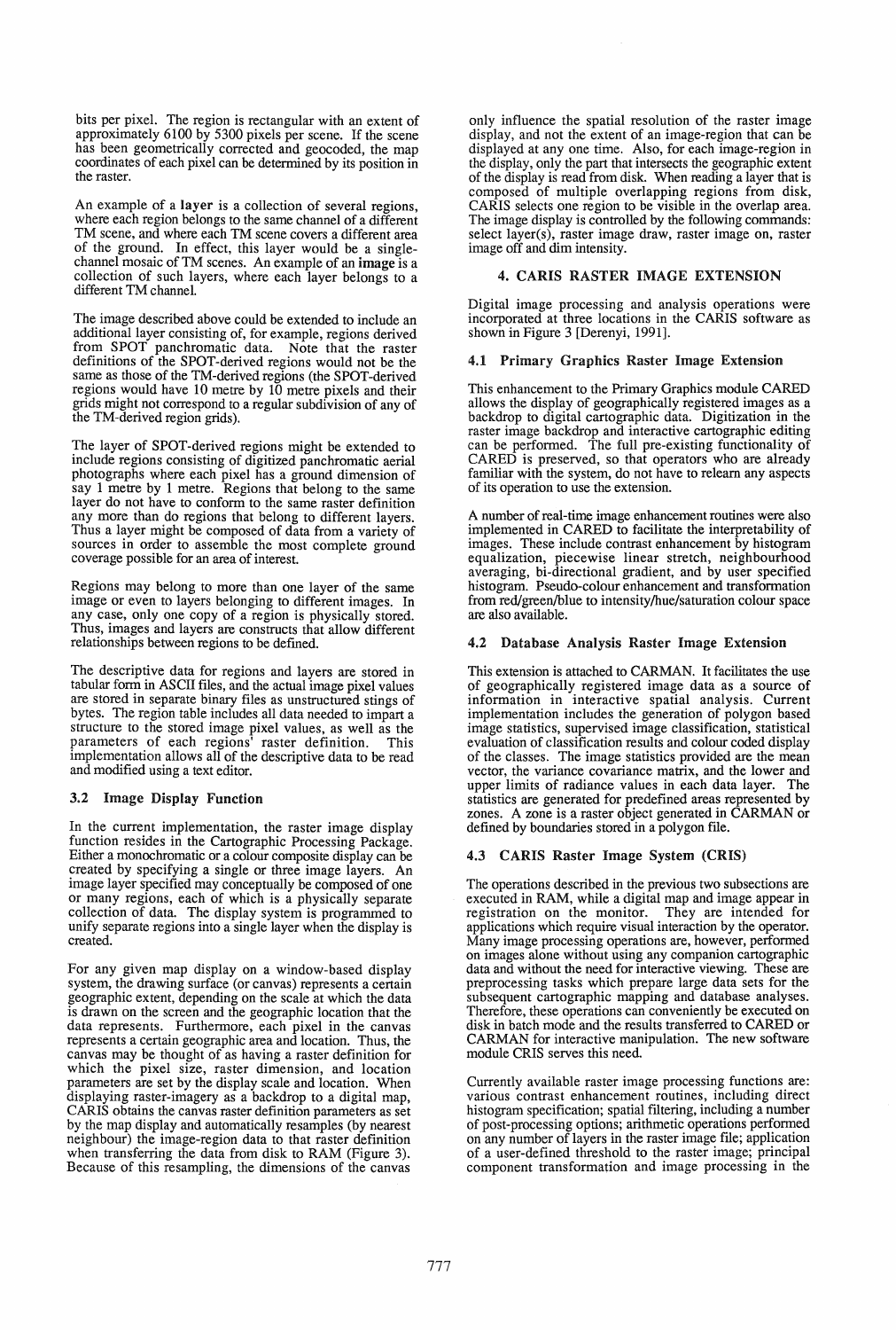frequency domain through the application of Fourier transforms. The supervised classification routine can also be run in batch model.

The rectification and orthoimage program is developed for the geometric correction and registration of raster images. Ground control points can be selected in a raster image and a digital map which are simultaneously displayed in separate windows. The evaluation of the selected points based on statistical testing is possible. The affine, polynomial, projective and spline transformations are provided for the geometric registration. Resampling can be performed by the nearest neighbour algorithm or by the bilinear and bicubic interpolations. Analytical photogrammetric operation, based on the collinearity equation, are available to deal with digitized frame camera photographs. Digital orthoimages and mosaics can also be generated if a digital elevation model (DEM) is at hand.

The Vector Orientation program is used to transform an existing map file from the ground coordinate system into a specified image coordinate system and to perform the inverse transformation. It can be performed in either two- or threedimensional space. Correction can be applied for relief displacement if a DEM exists.

Vector transformation has significant advantages where a map and an image must be in registration for the purpose of analysis and information extraction but a permanent georeferenced image is not required. The map file is temporarily registered to the image and then the new information which has been derived and vectorized is transferred back to the correct coordinate system. This approach avoids the need for the computationally demanding resampling and eliminates the risk of introducing undesirable effects on the radiometric characteristics of the image data, which may occur during resampling.

## 5. FUTURE DEVLEOPMENTS

An integrated *GISIIPS* prototype facility is now in place, which provides interested users with a wide variety of digital image manipulation functions. There are, however, certain bottlenecks which make the operation of the system somewhat awkward. For example, the raster image display and interactive image processing functions are rigidly embedded in the Primary Graphics module and it is difficult to utilize it elsewhere. On the other hand, the interface of CRIS with the three main line CARIS packages is too loose and not user friendly.

Future plans call for the development of a CARIS Shell which will be responsible for acquiring commands from the user and passing them on to the relevant task. The existing CARIS data structure which is needed by almost all tasks will be placed in a Shell. All raster image extension (RIX) operations will be bundled into a stand alone task and placed into the Shell so that it can be invoked by either CARED or CARMEN.

The CRIS batch operations will be handled through the new CRIS Server which will facilitate the off-line transfer of image data to and from the mainstream CARIS and the various image processing programs. This arrangement will encourage the expansion of the program library through third party software development without having to be concerned with the CARIS data structure. The new configuration is shown in Figure 5.

## 6. CONCLUSIONS

CARIS/RIX provides GIS users with a tool for the exploitation of digital images as a data source. It supports on-line image analysis and information extraction in a merged raster-image/vector-graphics display and

incorporates all the commonly used off-line image processing functions. This hybrid environment created for integrated processing of spatial information is, no doubt, a valuable asset in change detection map revision and resource mapping. The stage is also set for the development of a knowledge-based image analysis strategy by taking advantage of the information stored in the GIS.

#### ACKNOWLEDGEMENT

This research and development work has been funded under the Canada/New Brunswick Subsidiary Agreement on Industrial Innovation.

### REFERENCES

Derenyi, E. and R. Pollock (1990a). "Extending a vectorbased GIS with raster-image handling capabilities." *Proceedings of the GIS for the 1990s National Conference,*  Canadian Institute of Surveying and Mapping, Ottawa, March 5-8, pp. 1463-1473.

Derenyi, E., and R. Pollock (l990b). "Extending a GIS to Support Image-based Map Revision." *Photogrammetric Engineering and Remote Sensing,* Vol. 56, No. 11, pp. 1493-1496.

Derenyi, E. (1991). "Design and Development of a Heterogeneous GIS." *CISM Journal ACGC,* Vol. 45, No.4.

Reedijk, W. (1990). *The Design and Implementation for Raster Data Handling Capabilities for Geographic Applications.* M.Sc.E. Thesis, Department of Surveying Engineering, University of New Brunswick, Fredericton, N.B., Canada, April.

USL (1991). *CARIS Products Description.* Universal Systems Ltd., Fredericton, N.B., Canada, May.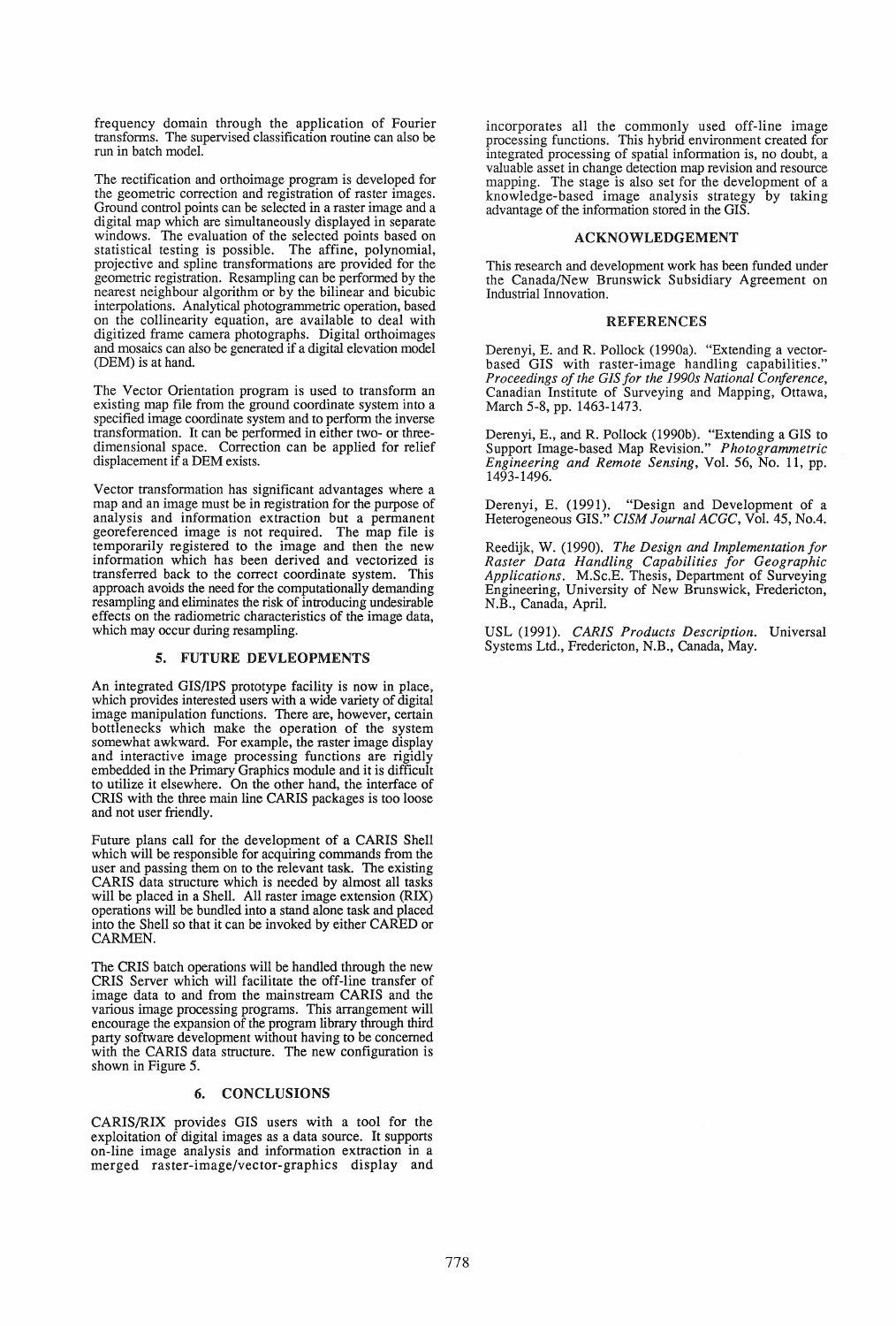

Figure 1. CARIS Software Overview



Fig. 2. A schematic example of a raster image in CARIS composed of four regions (R1-R4) and five layers.



resampled to a uniform raster definition when displayed.